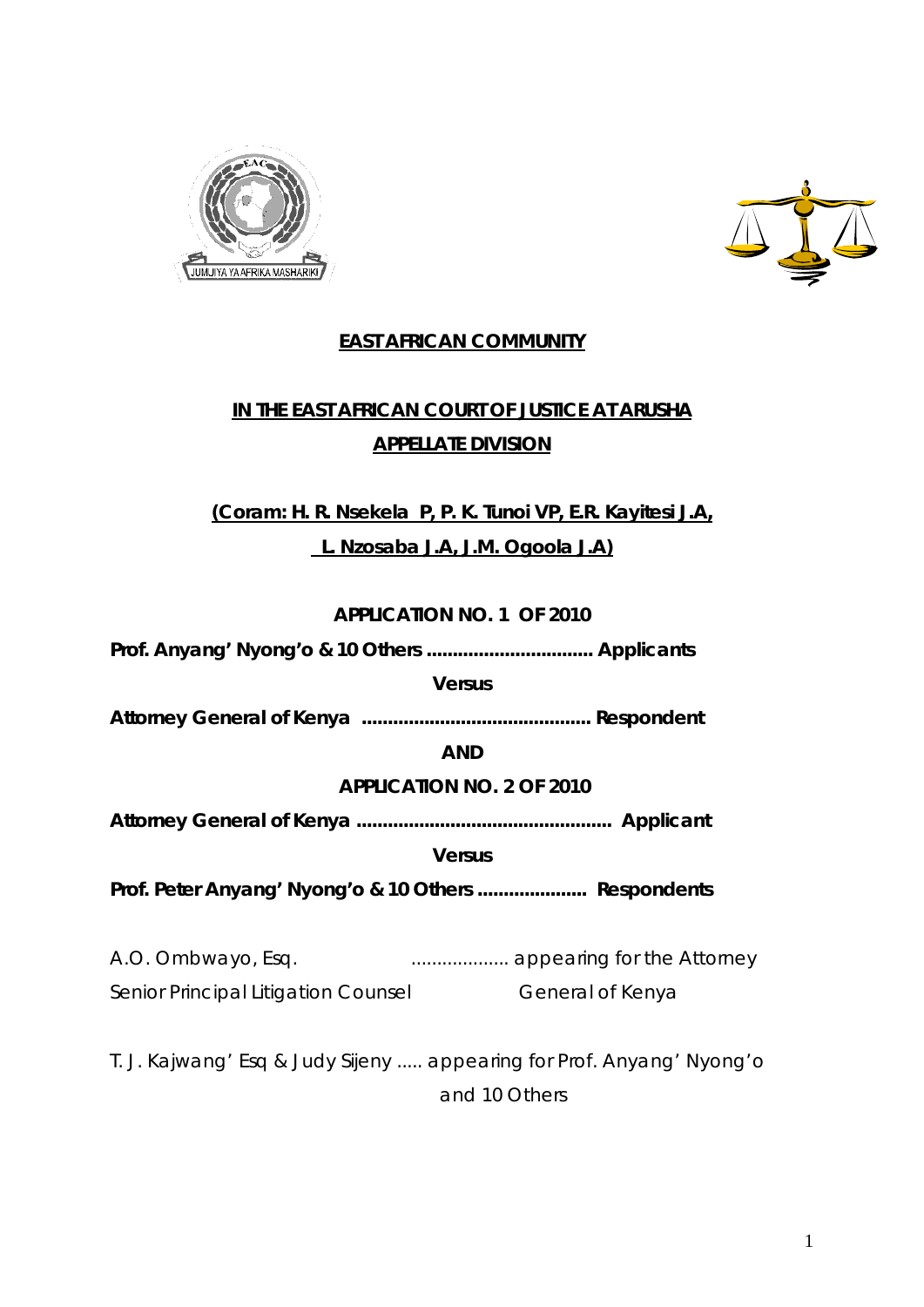#### **JUDGMENT**

#### **The judgment of the Court was delivered by Harold R. Nsekela, P.**

On the 19.3.2010 the Attorney General of Kenya (the Applicant) in Application No. 2 of 2010, moved this Court under rule 4 of the East African Court of Justice Rules of Procedure, 2008 (the Court Rules) for an extension of time to serve a memorandum and record of appeal on Professor Anyang' Nyong'o and 10 Others (the Respondents). The application was supported by an affidavit of Antony Oteng'o Ombwayo, learned counsel. The Respondents had on the 5.3.2010 filed Application No. 1 of 2010 between the same parties under Rules 81, 84 and 90 of the Court Rules seeking, among other Orders –

"*1. That the appeal in EACJ number 1 of 2009 be and is hereby struck out;"* 

The background to these two applications, goes back to Taxation Cause No. 6 of 2008, in which the Respondents' bill of costs was taxed by the Registrar at US \$2,033,164.99. The Applicant was dissatisfied with the outcome and so on the 3.4.2009 filed Reference No. 4 of 2009 under rule 114 of the Court Rules before a single Judge seeking extension of time. Apparently, it dawned upon the Applicant that the Reference had been filed out of time and so filed an application for extension of time to file Reference No. 4 of 2009. The First Instance Division (Busingye, P.J) dismissed the application with costs on the 16.10.2009.

The Applicant was dissatisfied with this decision. On the 29.10.2009, he filed a Notice of Appeal. On the 28.12.2009, he filed a memorandum and record of appeal in terms of rule 86 of the Court Rules. However,he did not comply with rule 90 (1)of the Court Rules. He purported to serve the documents upon the Respondents on the 13.1.2010, after the expiry of the prescribed seven (7) days, in terms of rule 90 (1). It is against this background that we had the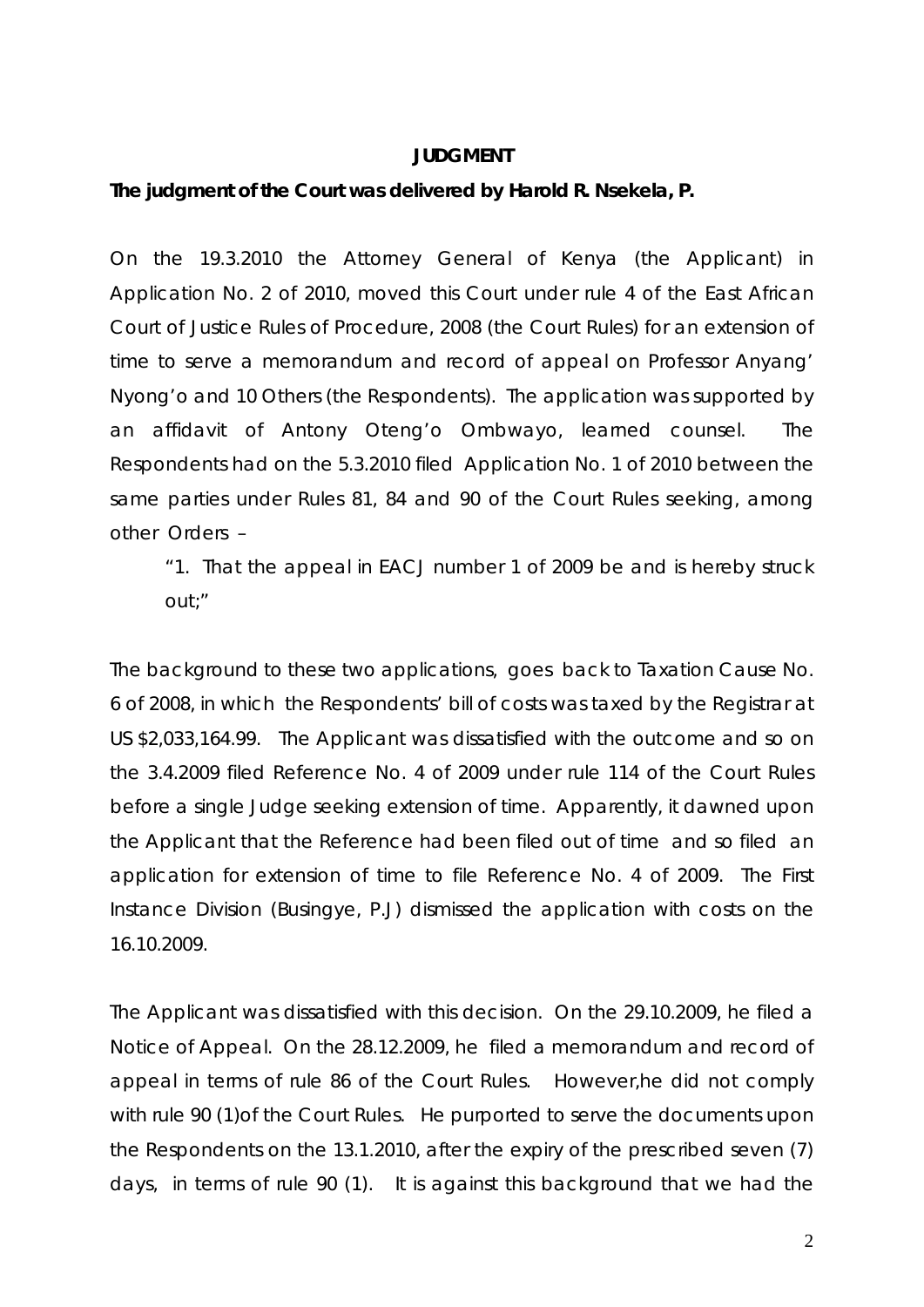two applications before us. Since the two applications are closely interrelated, the parties agreed during a scheduling conference to orally submit on Application No. 2 of 2010, followed by Application No. 1 of 2010. The Court also admitted Mr. Ombwayo's corrected affidavit in Application No. 1 of 2010.

The thrust of Mr. Ombwayo's application is captured in paragraphs 10 – 20 of his supporting affidavit which provide as follows –

- *"10*.*That I personally travelled to Arusha the 28th day of December, 2009 and presented the Memorandum of Appeal and Record of Appeal to the Registry Clerk Mr. Boniface Ogoti who received the documents and stamped the same ...*
- *11. That upon receiving the documents Mr. Boniface Ogoti informed me that he would communicate to me immediately the Registrar signed the documents as the Registrar was not available at the time of presentation of the documents to the Registry.*
- *12. That on the 6th of January, 2009 I received a call from Mr. Boniface Ogoti informing me that the documents were ready for collection. However, he informed me that I was already out of time for service.*
- *13. That on the 7th of January, 2009, I sent Senior Clerk of the Civil Litigation Department Mr. Peter Mbuvi to collect the documents from the East African Court of Justice Registry at Arusha.*
- *14. That on the 11th of January, 2010 Mr. Peter Mbuvi, came to my office at 8.00 a.m with the documents and informed me that he had collected the same on the 8th January, 2010 which information I verily believed to be true.*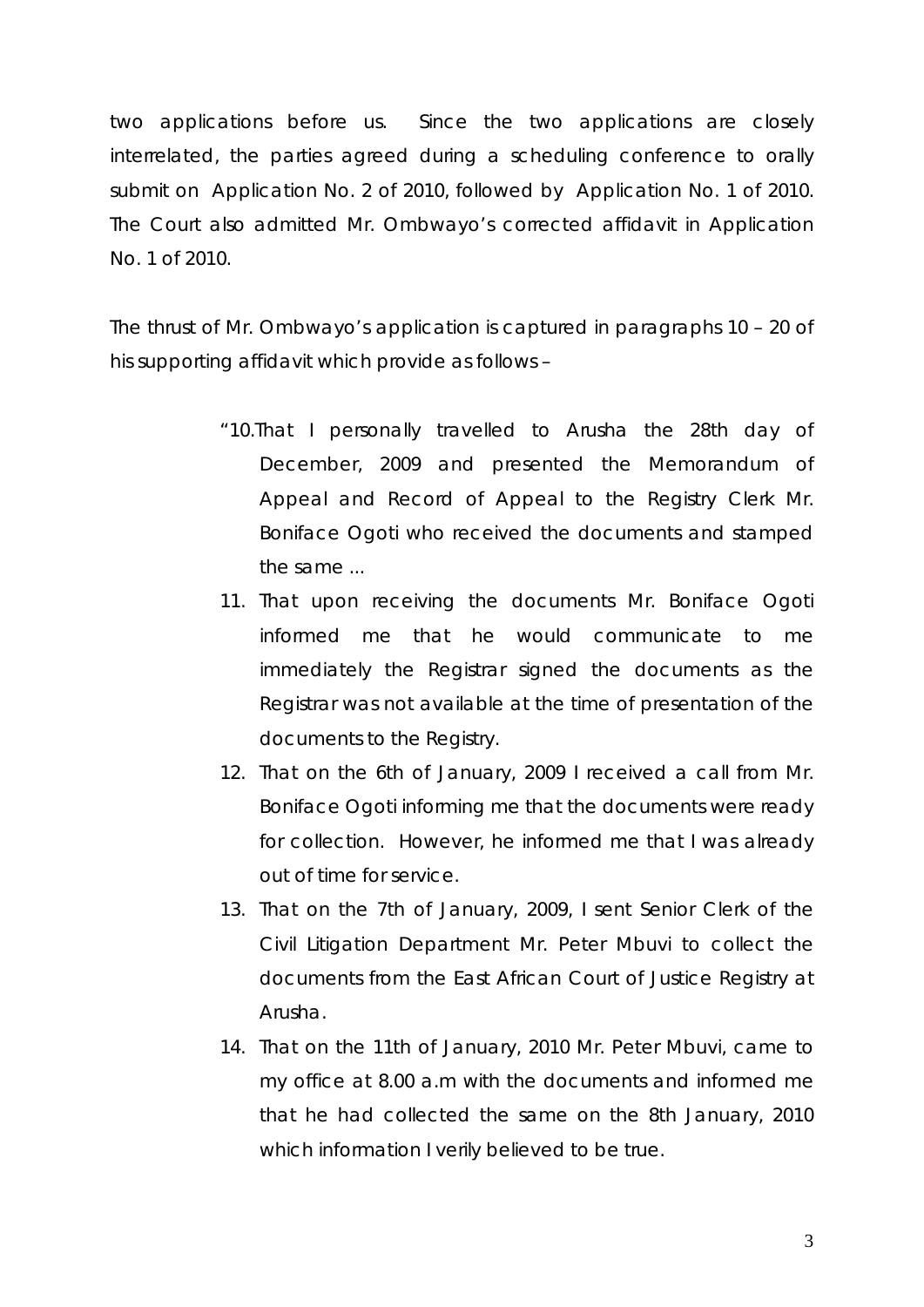- *15. That I have instructed Mr. Peter Mbuvi to promptly serve the documents upon the firm of M/S Kilonzo & Co. Advocates which he did on the 13th of January, 2010.*
- *16. That after service, I promptly filed an application in the East African Court of Justice First Instance Division for extension of time. The application was dismissed on the 5th of March, 2010.*
- *17. That the reason for the delay in serving the record of appeal within time was hardship occassioned by the absence of the Registrar at the time of lodging the appeal and the undertaking by Mr. Boniface Ogoti that he would notify me immediately the Registrar signed the documents.*
- *18. That this hardship is demonstrated by the fact that I was not immediately issued with a receipt but a handwritten acknowldgement and promised to be issued a receipt later ...*
- *19. That on the 11th of January 2010 I received a receipt in respect of filing fees from the Registry issued on 28th December, 2009.*
- *20. That the delay in serving the documents was caused by hardship in collecting the documents due to the fact that I was not informed promptly as agreed to collect the documents upon signing of the documents by the Registrar."*

In elaboration, Mr. Ombwayo submitted that the delay in serving the documents was occassioned by the delay of the Registar to sign the documents and that the Registry Clerk did not promptly inform him that the documents were ready for collection as promised. Mr. Kajwang, learned counsel for the Respondents, strongly disputed the allegation that the Registrar was absent from office on the 28.12.2009 since he signed the memorandum of appeal on that same day. As regards the purported undertaking made by the Registry Clerk to notify Mr. Ombwayo, learned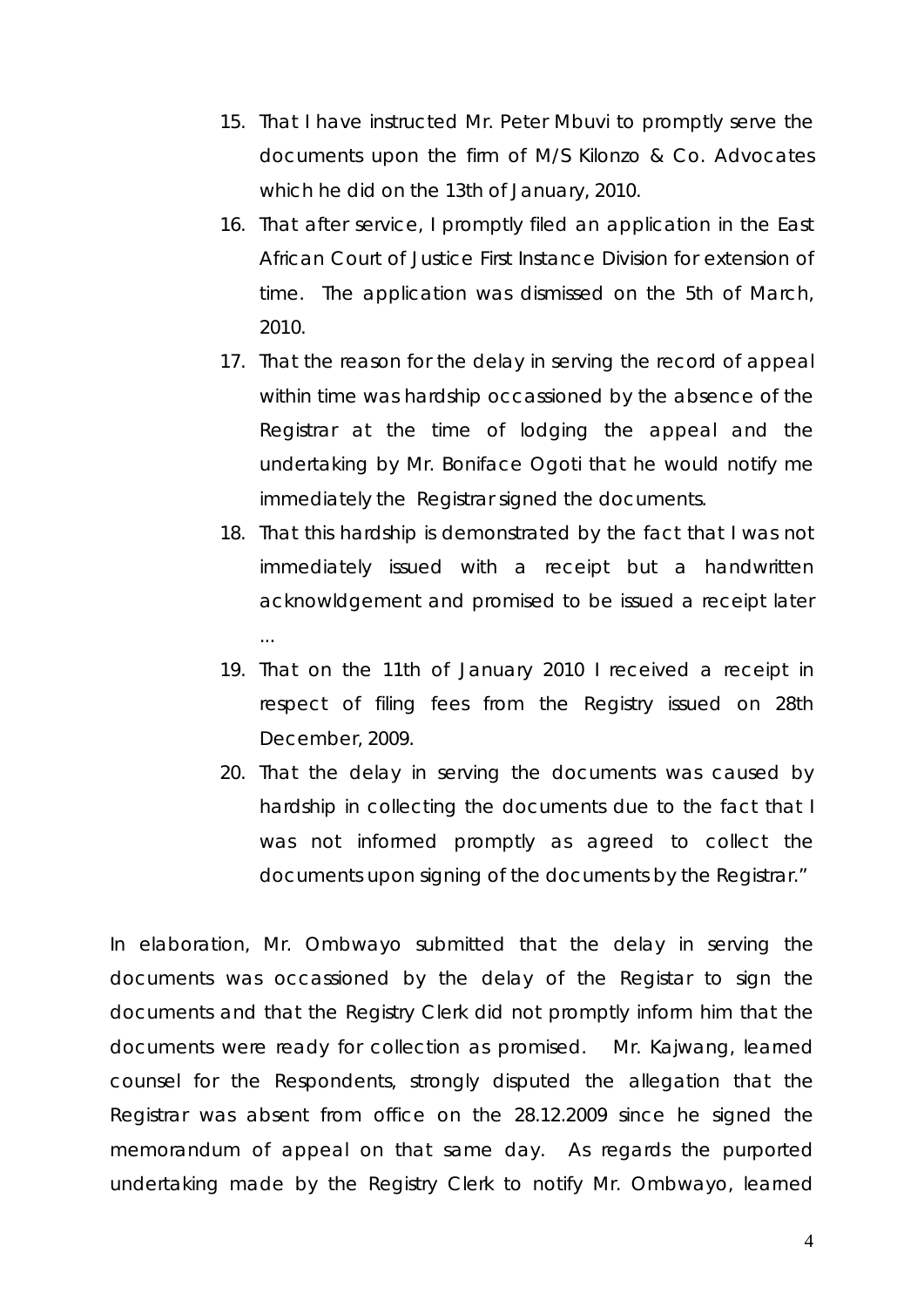counsel contended that the Registry Clerk had no legal obligation to do so. The learned counsel added that the Court was enjoined to exercise its judicial discretion in terms of rule 4 of the EACJ Court Rules and not rule 4 of the amended Kenya Court of Appeal Rules. He was of the firm view that the Applicant did not advance sufficient reasons to warrant the Court to exercise its judicial discretion to extend time.

To bolster his case, Mr. Ombwayo referred the Court to about twenty-six decisions from both the High Court and the Court of Appeal of Kenya. It is not out of disrespect that we shall refer to one case only, namely **Wasike Vs Khisa & Another [2004] IKLR 197**. In this case, the Applicant moved the Court of Appeal, inter alia, under rule 4 of the Court of Appeal Rules for an extension of time for lodging a memorandum and record of appeal. In the course of his ruling, a single Judge of the Court (Githinji, J.A) had this to say at page 199 –

> "*By rule 4 of the Court of Appeal Rules, the Court has discretion, inter alia, to extend time limited by any decision of the Court for doing any act authorised or required by the rules whether before or after the doing of the act on such terms as the Court thinks just. This discretion is unfettered, but must be exercised judicially. In exercising its discretion the Court is guided by such factors as the merits or otherwise of the intended appeal, whether the extension will cause undue prejudice to the respondent and the length of delay ...*

And he continued at page 201 –

*The delay that the applicant in this case is accused of must be considered broadly and realistically taking all the circumstances of this case into account. A minute examination of every single act of delay in taking any appropriate step and a strict requirement that every such act of delay be satisfactorily explained before the applicant can be given the orders sought,*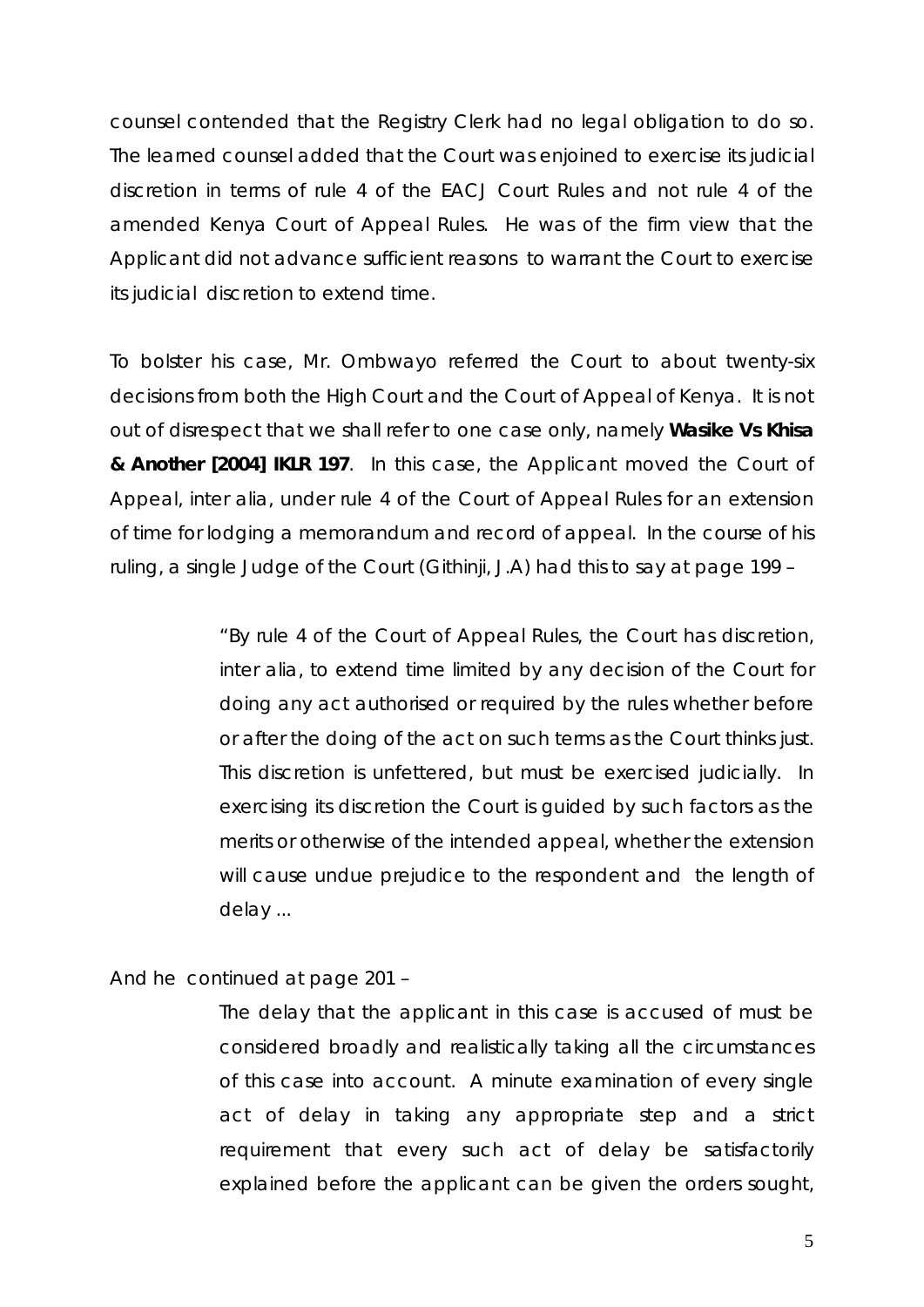*the approach that the learned counsel for the respondent has in*  fact adopted in the application, would fetter the wide discretion *of the Court to extend time under rule 4. Such a rigid approach to the application of the rule would herald the return to the bygone era before the amendment of rule 4 when a "sufficient reason" had to be shown before the Court could extend time".* 

Now, rule 4 of the EACJ Court Rules provides as follows –

*"4. A Division of the Court may for sufficient reason extend the time limited by these Rules or by any decision of the Court for the doing of any act authorised or required by these Rules, whether before or after the expiration of such time and whether before or after the doing of the act, and any reference in these Rules to any such time shall be construed as a reference to such time as so extended*."

We have considered the application for extension of time to serve the memorandum and record of appeal; the affidavit sworn in support of it by Mr. Anthony Oteng Ombwayo; the memorandum of appeal filed on the 28.12.2009; the Respondents' grounds of objection filed on the 8.4.2010; and the replying affidavit sworn by Judith Sijeny together with the eloquent submissions made by the two learned counsel.

Unlike the position now obtaining in Kenya, rule 4 of the EACJ can trace its origin to rule 9 of the then East African Court of Appeal Rules; rule 5 of the Judicature (Court of Appeal) Rules, and Judicature (Supreme Court) Rules, Cap 13, Laws of Uganda; and the then rule 8 of the Tanzanian Court of Appeal Rules, 1979. The EACJ rule clearly states that any Division of the Court has discretionary powers to extend time for the doing of any act in terms of that rule if sufficient reason is shown. As correctly submitted by Mr. Kajwang, the Court's discretion is not unlimited. The crucial issue upon which the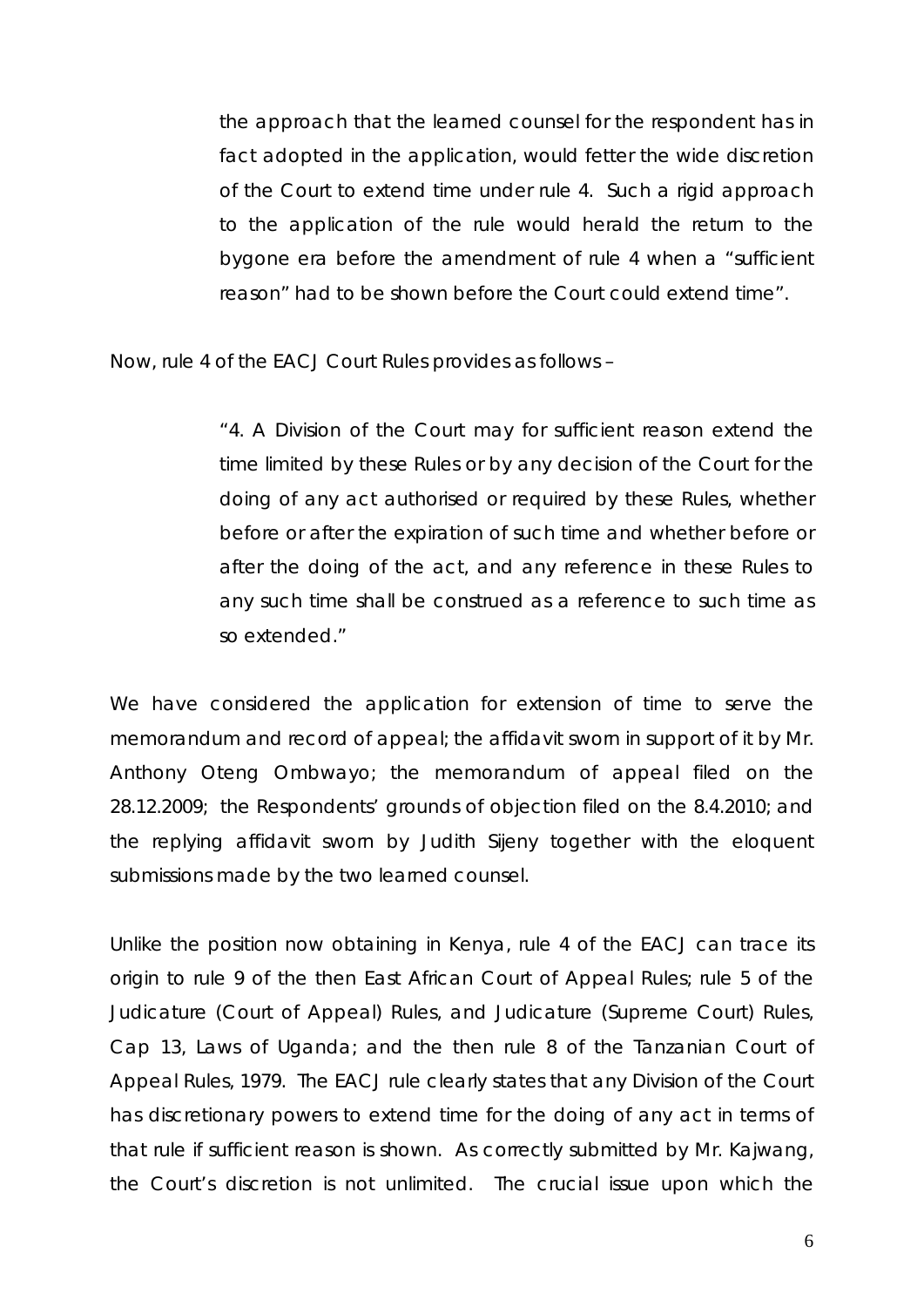determination of this application depends, is whether or not the Applicant has shown sufficient reason. In the case of **Abdul Aziz Ngoma Vs Mungai Mathayo & Another [1976-80] IKLR 75**, the appellant applied to the then Court of Appeal for East Africa for an extension of time in which to serve the memorandum and record of appeal. The respondents applied to have the appeal struck off. The Court at page 77 stated thus –

> *"We would like to state once again that this Court's discretion to extend time under rule 4 only comes into existence after "sufficient reason" for extending time has been established and it is only then that the other considerations such as the absence of any prejudice and prospects or otherwise of success in the appeal can be considered."*

The above case was decided before the amendment of rule 4 of Kenya. It reflects, however, the position of Kenya's old rule 4 which is identical with rule 4 of EACJ Rules now under consideration. The position in Uganda is not different. In **Boney M Katatumba vs Waheed Karim, Civil Application No. 27 of 2007 (unreported),** Mulenga JSC (as he then was) while construing rule 5 of the Uganda Supreme Court Rules stated –

> "*Under r 5 of the Supreme Court Rules, the Court may, for sufficient reason, extend the time prescribed by the Rules. What constitutes "sufficient reason" is left to the Court's unfettered discretion. In this context, the Court will accept either a reason that prevented an applicant taking the essential step in time or other reasons why the intended appeal should be allowed to proceed though out of time. For example, an application that is brought promptly will be considered more sympathetically than one that is brought after unexplained inordinate delay. But even where the application is unduly delayed, the Court may grant the*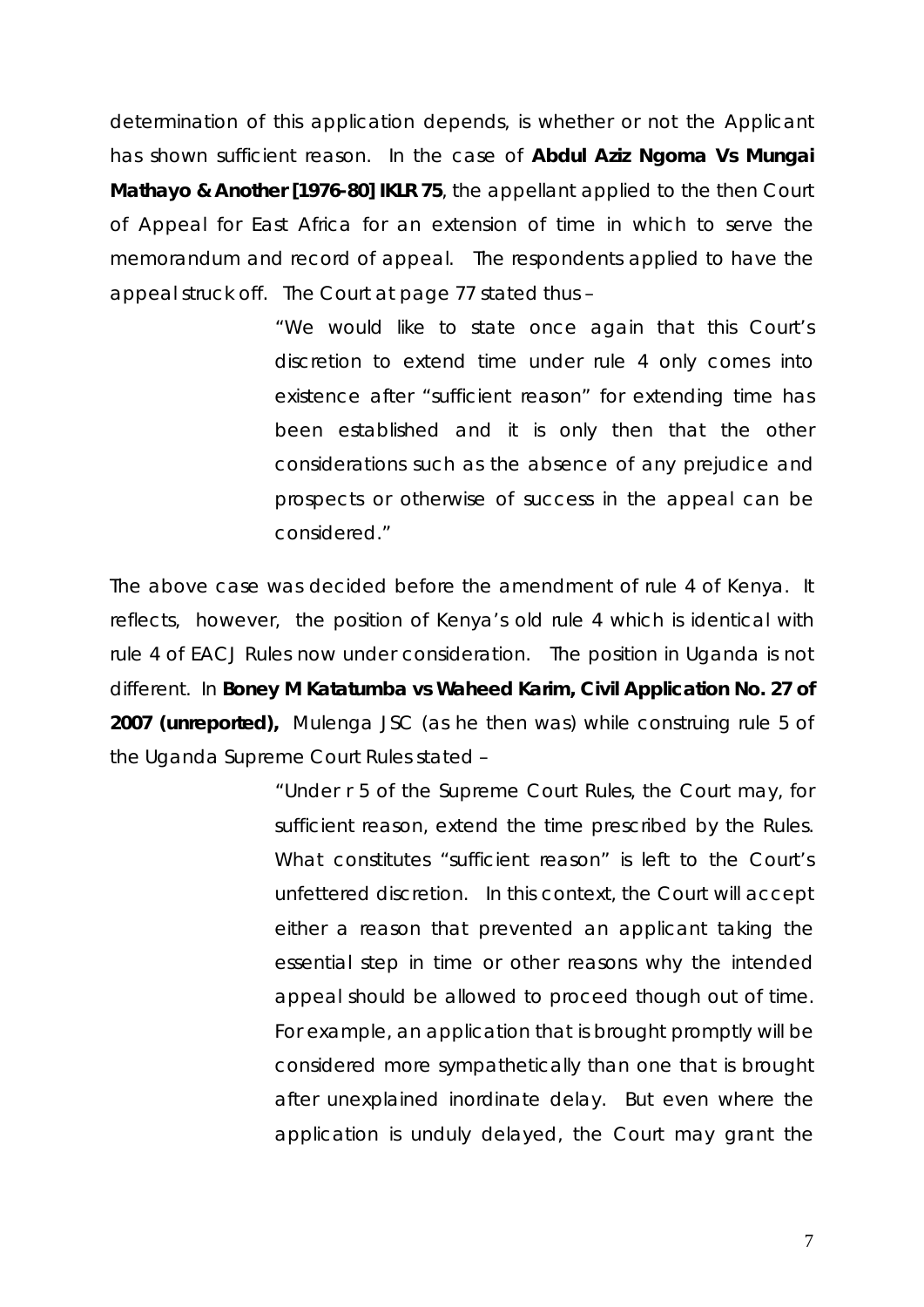*extension if shutting out the appeal may appear to cause injustice."* 

This Court appreciates the reference to the Court's "unfettered discretion" indicated in the **Katatumba** case above. Nonetheless, as a matter of practical application and good jurisprudence, the Court's "unfettered" discretion arises only after "sufficient reason" for extension of time, has been established. Therefore, to that extent, the Court's discretion in an application to extend time is not unlimited.

Apparently, the memorandum and record of appeal in the instant application were presented to the Registry Clerk, on the 28.12.2009. The Applicant was given an unofficial receipt by the Clerk acknowledging receipt and payment of Court fees. We certainly do not approve of this informality. Official receipts for all Court documents must be issued at the time of receipt in order to avoid, inter alia, audit queries and the difficulty of apportioning blame. In the instant case, the Applicant has used this very fact partly to explain what he termed "hardship" at the Court at that time. There was an allegation that the Clerk undertook to inform Mr. Ombwayo once the Registrar had signed the documents. The Clerk denied that he had made any such undertaking. There was also an allegation that the documents were not signed on the 28.12.2009 because the Registrar was not present. On our part, on these circumstances we are inclined to the view that Court personnel contributed to the Applicant's delay in serving the documents at least from the 28.12.2009 to the 6.1.2010 by which time the period prescribed under rule 90 (1) had already expired. The Clerk cannot wholly extricate himself from this delay and so the Applicant should not be made to suffer for this delay. Accordingly, the Applicant should not be made to suffer for a delay which emanated, in part, from the Court.

Mr. Mbuvi from Mr. Ombwayo's Chambers, collected the documents from Arusha on the 8.1.2010, a Friday. Mr. Kajwang submitted that the

8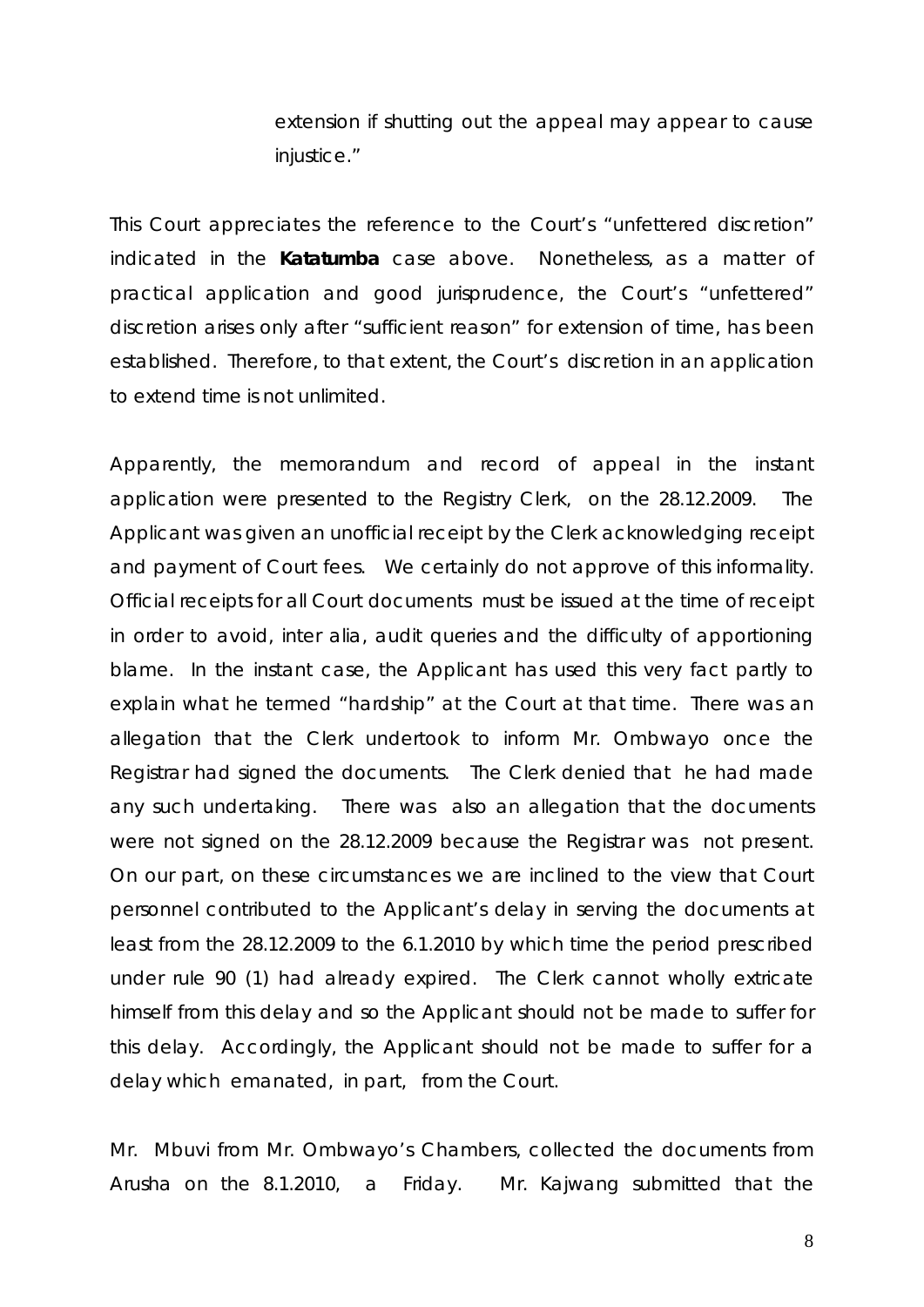documents could have been served on Monday, the 11.1.2010. Ideally, this should have been the case, but we have to be realistic taking into account all surrounding circumstances. The delay to serve them on the 13.1.2010 cannot be characterized as inordinate. Two days were non-working days. In any event Mr. Ombwayo's Chambers required time to prepare the documents for effective service on the Respondents. Therefore, the Applicant was not in any way tardy.

In this connection, our Court (which is pre-eminently a Court of Justice), stands prepared to administer substantive justice without undue regard to technicalities – especially technicalities of practice, process or procedure. It is, no doubt, for the pursuit of justice that rule 10 of this Court's Rules readily permits even the acceptance and filing of documents lodged out of time. And it is for this principle, that rule 1 (2) of the Court's Rules mandates the Court to use its inherent power to make any orders necessary for the ends of justice.

Lastly, we are aware that the appeal from the decision of Busingye, P.J. is still awaiting determination by this Court. The First Instance Division (Arach-Amoko, DP.J) dismissed the application for extension of time on the ground that that Division had no jurisdiction to entertain the application. There are procedural issues that need to be addressed at some point in time in the appeal. There is, therefore, need for the Applicant to pursue this application.

In the result, Application No. 1 of 2010 stands dismissed. Application No. 2 of 2010, to extend time, is hereby granted; and time for service under that Application is deemed to have been extended to the 13.1.2010. Costs to be in the cause.

It is ordered accordingly.